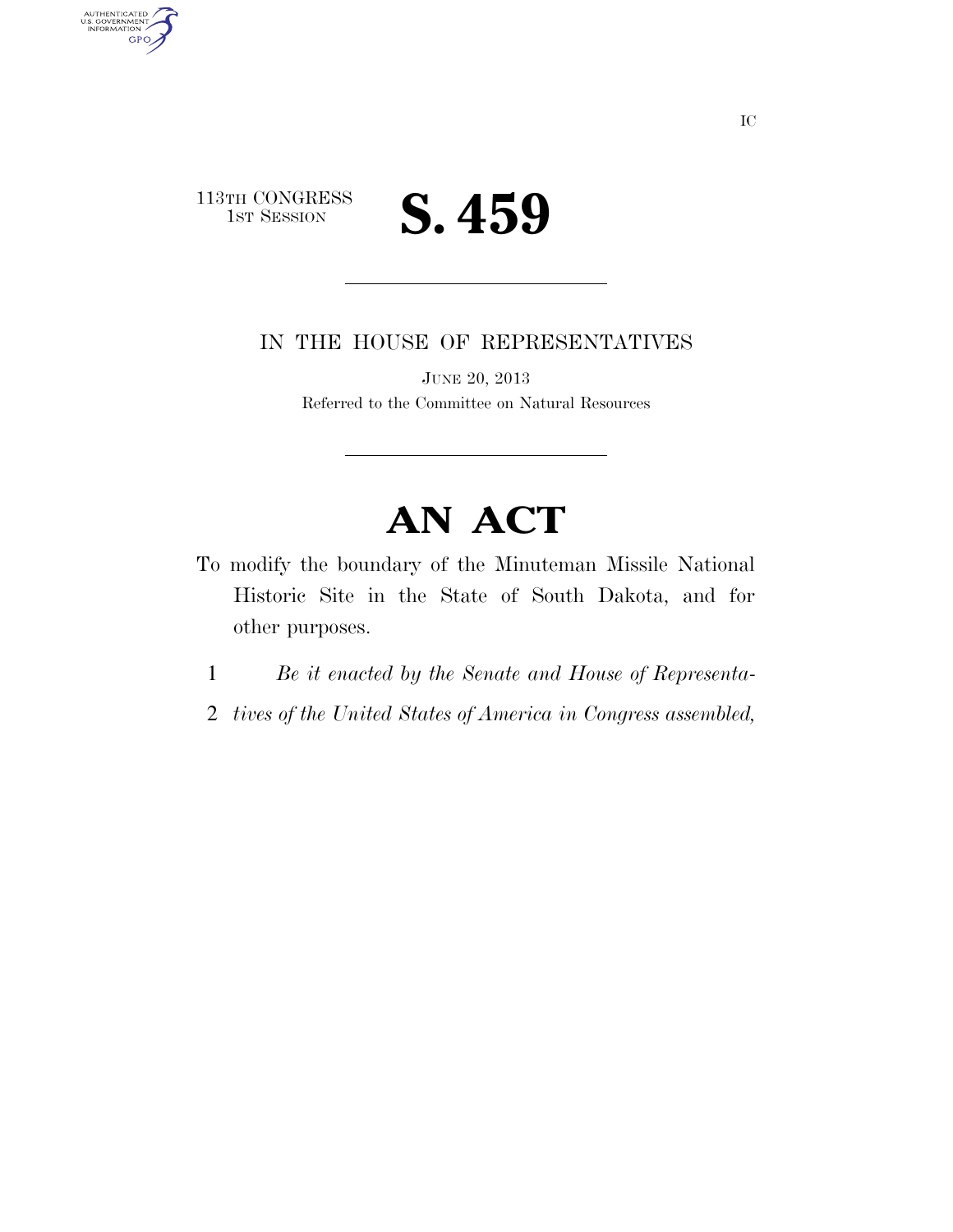## **SECTION 1. SHORT TITLE.**

 This Act may be cited as the ''Minuteman Missile Na-tional Historic Site Boundary Modification Act''.

## **SEC. 2. BOUNDARY MODIFICATION.**

 Section 3(a) of the Minuteman Missile National His- toric Site Establishment Act of 1999 (16 U.S.C. 461 note; Public Law 106–115) is amended—

 (1) by redesignating paragraphs (3) and (4) as paragraphs (4) and (5), respectively; and

 (2) by inserting after paragraph (2) the fol-lowing:

12 "(3) VISITOR FACILITY AND ADMINISTRATIVE SITE.—

14 "(A) In GENERAL.—In addition to the components described in paragraph (2), the his- toric site shall include a visitor facility and ad- ministrative site located on the parcel of land described in subparagraph (B).

 ''(B) DESCRIPTION OF LAND.—The land 20 referred to in subparagraph (A) consists of—

21 ''(i) approximately 25 acres of land within the Buffalo Gap National Grass- land, located north of exit 131 on Inter- state 90 in Jackson County, South Da- kota, as generally depicted on the map en-titled 'Minuteman Missile National His-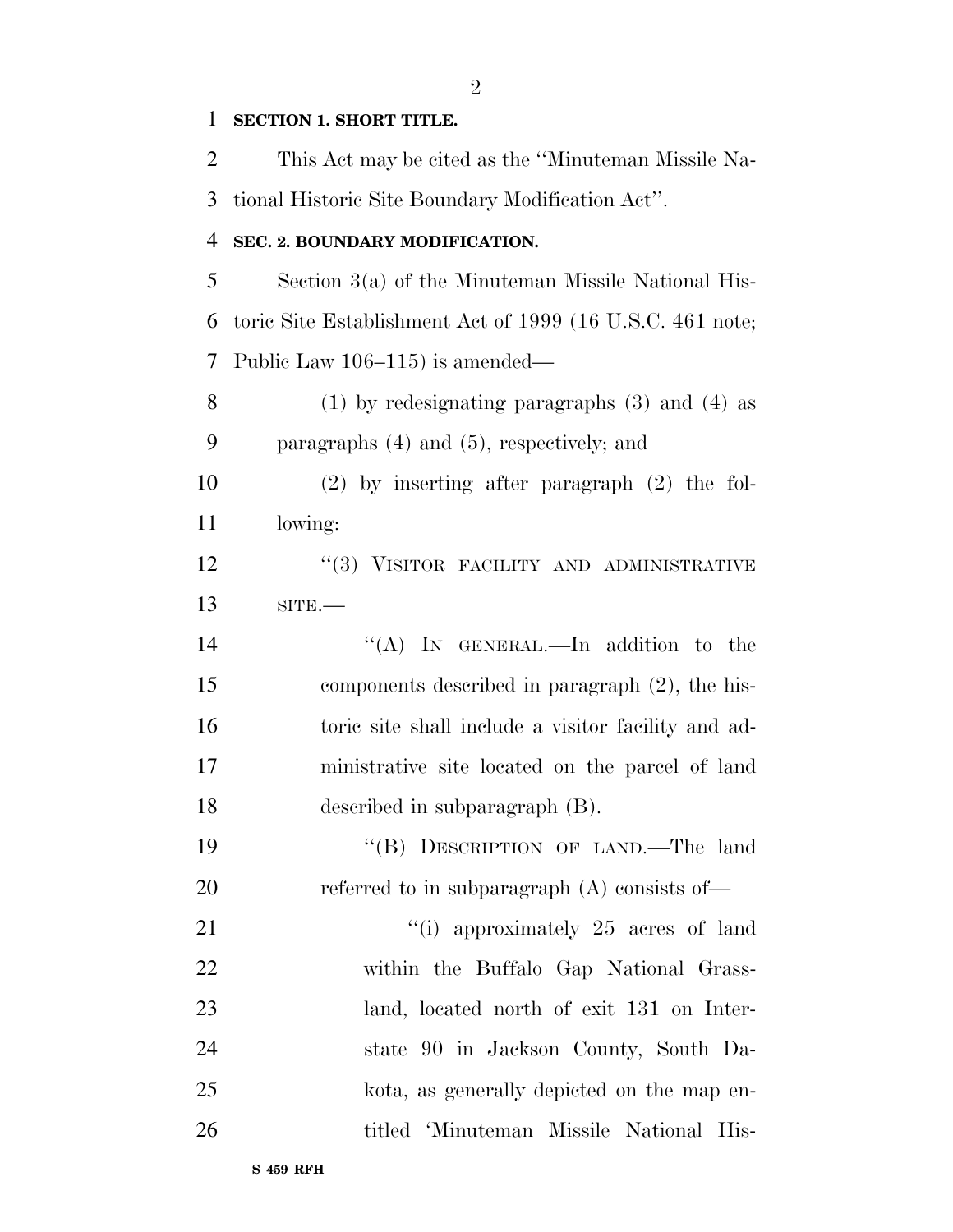| $\mathbf{1}$   | toric Site Boundary Modification', num-               |
|----------------|-------------------------------------------------------|
| $\overline{2}$ | bered 406/80,011A, and dated January 14,              |
| 3              | $2011$ ; and                                          |
| $\overline{4}$ | "(ii) approximately $3.65$ acres of land              |
| 5              | located at the Delta 1 Launch Control Fa-             |
| 6              | cility for the construction and use of a              |
| 7              | parking lot and for other administrative              |
| 8              | uses.                                                 |
| 9              | "(C) AVAILABILITY OF MAP.—The map de-                 |
| 10             | scribed in subparagraph (B) shall be kept on          |
| 11             | file and available for public inspection in the       |
| 12             | appropriate offices of the National Park Serv-        |
| 13             | ice.                                                  |
| 14             | "(D) TRANSFER OF ADMINISTRATIVE JU-                   |
| 15             | RISDICTION.—Administrative jurisdiction over          |
| 16             | the land described in subparagraph (B) is             |
| 17             | transferred from the Secretary of Agriculture to      |
| 18             | the Secretary, to be administered as part of the      |
| 19             | historic site.                                        |
| 20             | ``(E)<br>BOUNDARY ADJUSTMENT.—The                     |
| 21             | boundaries<br>of<br>the<br>Buffalo<br>National<br>Gap |